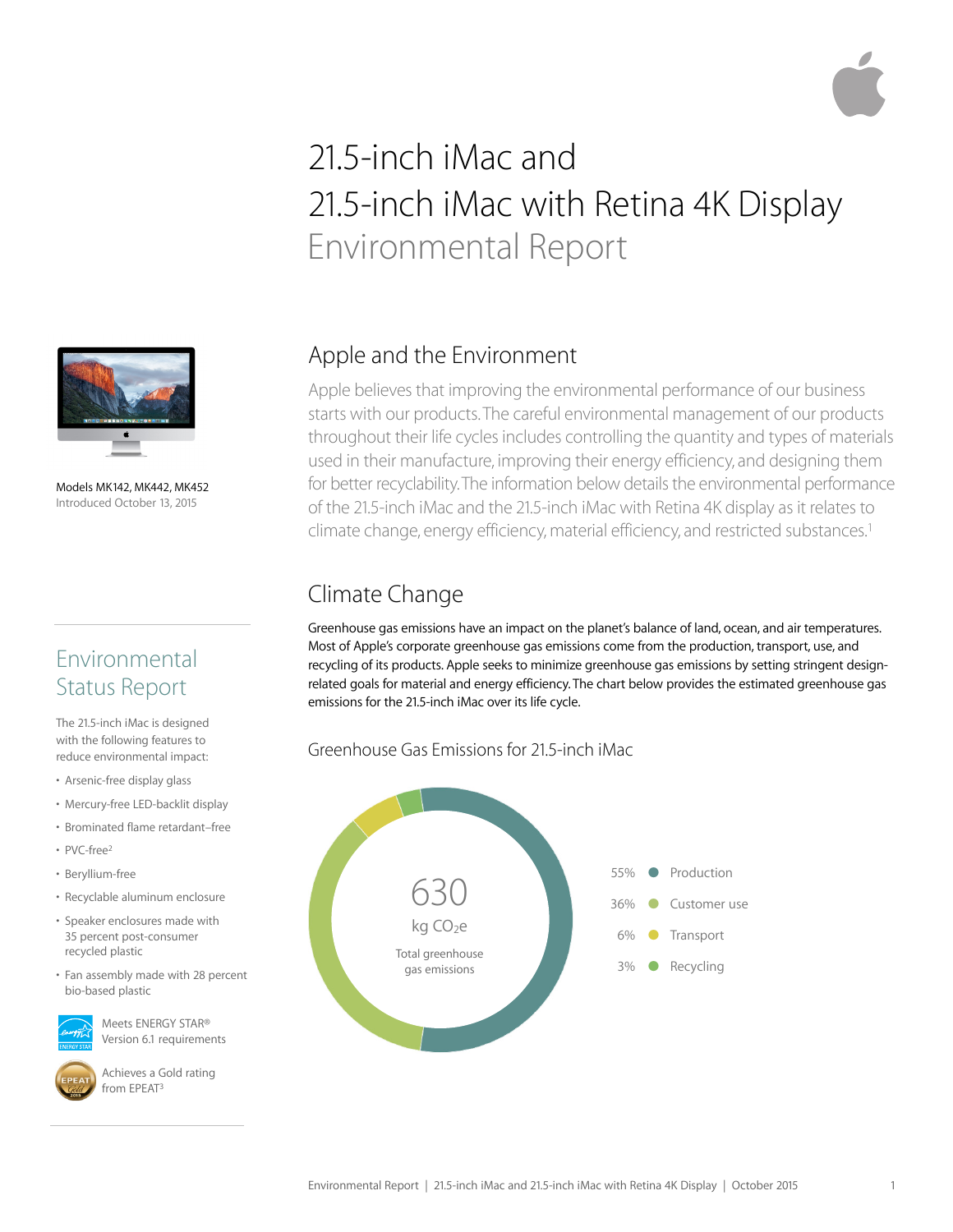## Energy Efficiency

Because one of the largest portions of product-related greenhouse gas emissions results from actual use, energy efficiency is a key part of each product's design. Apple products use power-efficient components and software that can intelligently power them down during periods of inactivity. The result is that the iMac is energy efficient right out of the box.

The 21.5-inch iMac outperforms the stringent requirements of ENERGY STAR Program Requirements for Computers Version 6.1. The following table details the power consumed in different use modes.

#### Power Consumption for 21.5-inch iMac

| Mode                    | 100V  | 115V  | 230V  |
|-------------------------|-------|-------|-------|
| Off                     | 0.26W | 0.26W | 0.30W |
| Sleep                   | 0.87W | 0.91W | 0.94W |
| Idle-Display on         | 37.7W | 38.8W | 38.3W |
| Power supply efficiency | 90.0% | 90.0% | 90.0% |

### Material Efficiency

Apple's ultracompact product and packaging designs lead the industry in material efficiency. Reducing the material footprint of a product helps maximize shipping efficiency. It also helps reduce energy consumed during production, as well as material waste generated at the end of the product's life. The enclosure of the 21.5-inch iMac is made of aluminum and other materials that are highly desired by recyclers. The chart below details the materials used in the 21.5-inch iMac.

#### Material Use for 21.5-inch iMac



#### Continuous improvement of iMac design

The 21.5-inch iMac stand is made with 30 percent recycled aluminum, the speaker enclosures are made with 35 percent post-consumer recycled plastic, and the fan assembly is made with 28 percent bio-based plastic.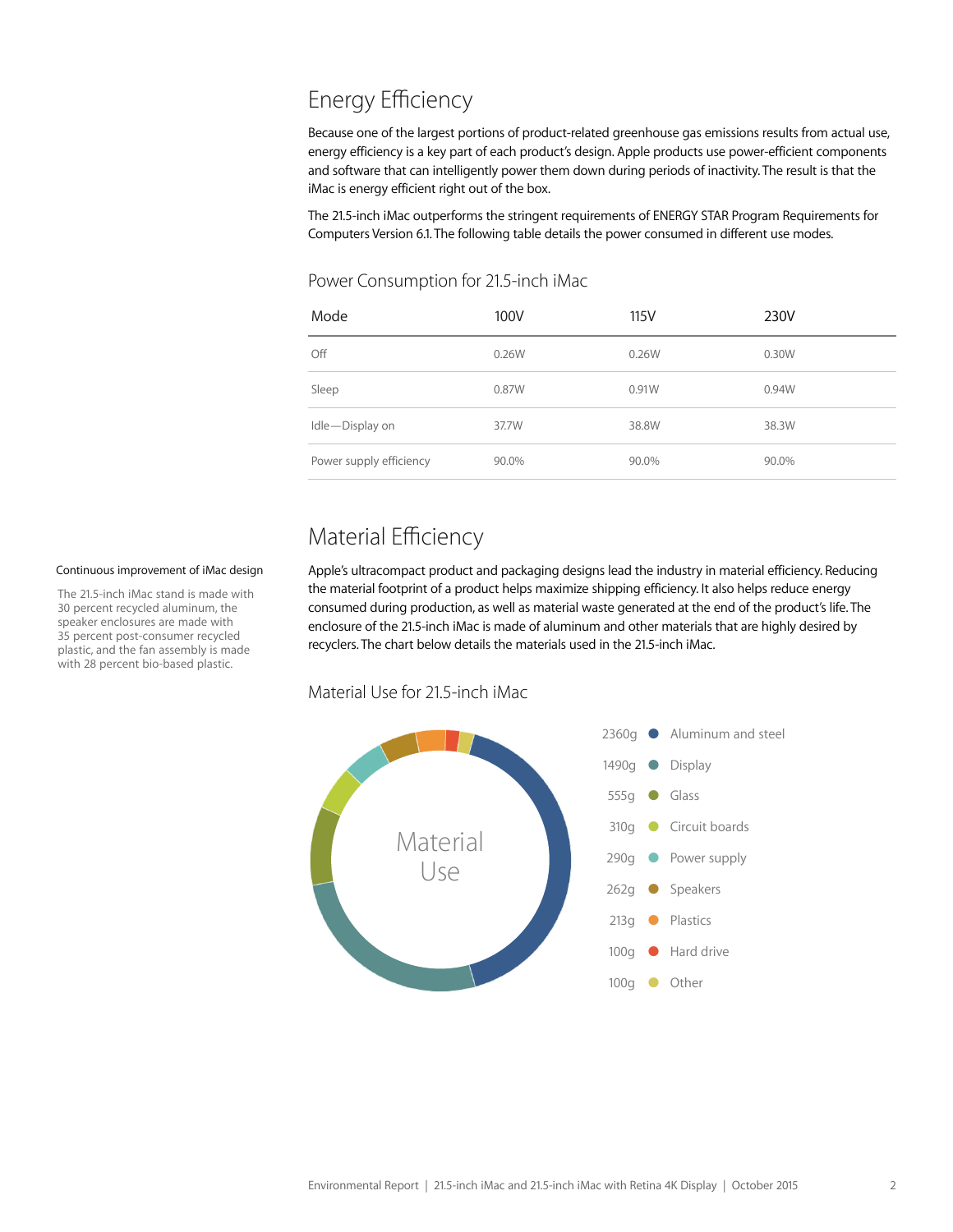

The 21.5-inch iMac retail packaging consumes 53 percent less volume and weighs 35 percent less than the original 15-inch iMac packaging.

### Packaging

The packaging for the 21.5-inch iMac uses corrugated cardboard made from a minimum of 33 percent post-consumer recycled content. In addition, its packaging is extremely material efficient, consuming 53 percent less volume than the original 15-inch iMac. The following table details the materials used in its packaging.

#### Packaging Breakdown for 21.5-inch iMac (U.S. Configurations)

| Material                      | Retail box | Retail and shipping box |
|-------------------------------|------------|-------------------------|
| Paper (corrugate, paperboard) | 1753q      | 2866g                   |
| Expanded polystyrene          | 431q       | 431q                    |
| Polypropylene (film, fabric)  | 60q        | 60g                     |
| Other plastics                | 23q        | 23q                     |

## Restricted Substances

Apple has long taken a leadership role in restricting harmful substances from its products and packaging. As part of this strategy, all Apple products comply with the strict European Directive on the Restriction of the Use of Certain Hazardous Substances in Electrical and Electronic Equipment, also known as the RoHS Directive. Examples of materials restricted by RoHS include lead, mercury, cadmium, hexavalent chromium, and the brominated flame retardants (BFRs) PBB and PBDE. The 21.5-inch iMac goes even further than the requirements of the RoHS Directive by incorporating the following more aggressive restrictions:

- Arsenic-free display glass
- Mercury-free LED-backlit display
- BFR-free
- PVC-free internal cables
- PVC-free AC power cord available in all regions except India and South Korea
- Beryllium-free



#### Recycling

Through ultra-efficient design and the use of highly recyclable materials, Apple has minimized material waste at the product's end of life. In addition, Apple offers and participates in various product take-back and recycling programs in 99 percent of the regions where Apple products are sold. All products are processed in the country or region in which they are collected. For more information on how to take advantage of these programs, visit www.apple.com/recycling.